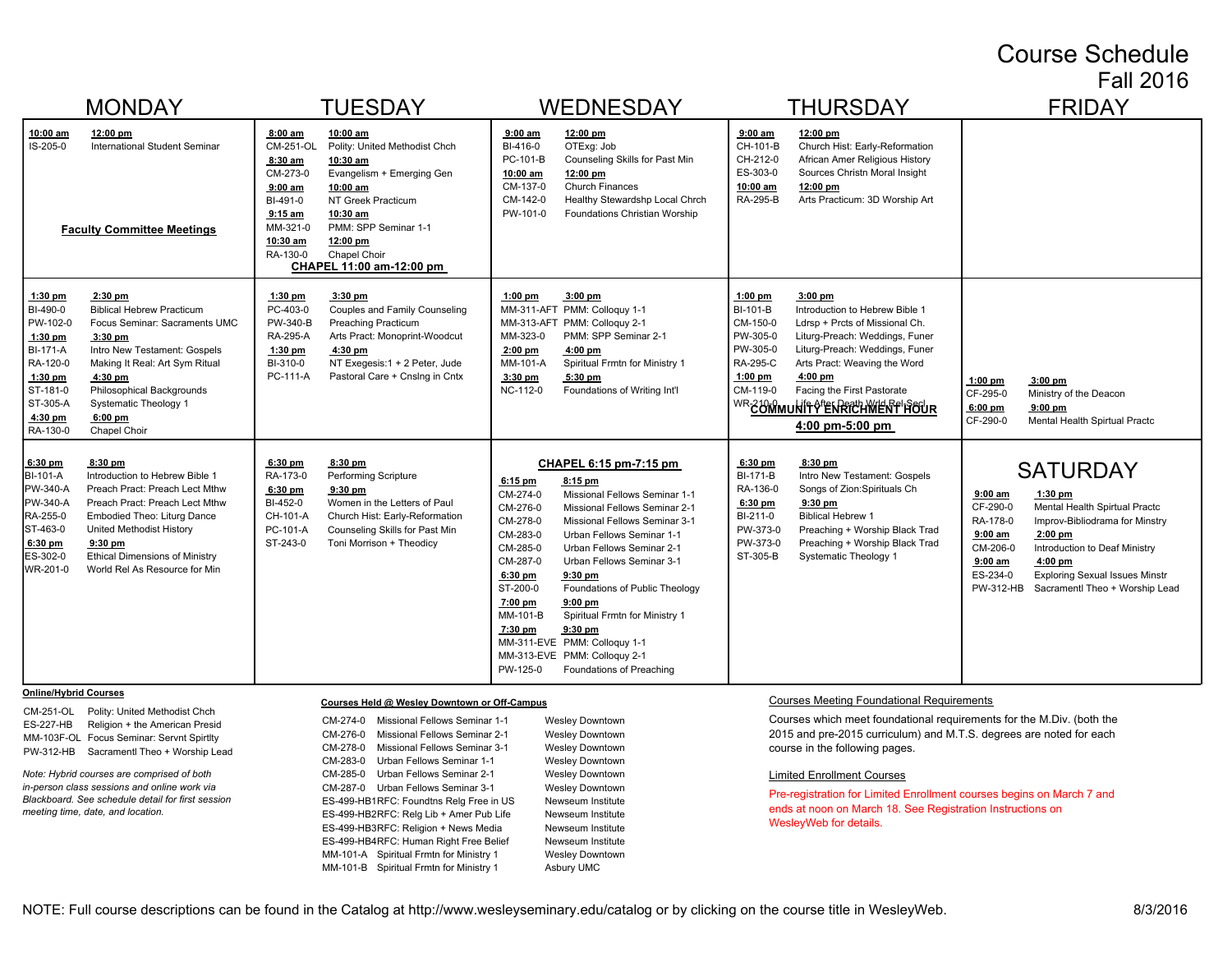

## Biblical Interpretation

| <b>BI-101-A</b> |                 | <b>Introduction to Hebrew Bible 1</b>                                                                                                             |                     | 2.00                                                                                | Cho, Paul                  |  |  |  |
|-----------------|-----------------|---------------------------------------------------------------------------------------------------------------------------------------------------|---------------------|-------------------------------------------------------------------------------------|----------------------------|--|--|--|
|                 | М               | 6:30PM - 8:30PM                                                                                                                                   | Kresge KG-01        |                                                                                     |                            |  |  |  |
| <b>BI-101-B</b> |                 | Introduction to Hebrew Bible 1                                                                                                                    |                     | 2.00                                                                                | Dombkowski Hopkins, Denise |  |  |  |
|                 | Th              | 1:00PM - 3:00PM                                                                                                                                   | Kresge KG-01        |                                                                                     |                            |  |  |  |
|                 |                 |                                                                                                                                                   |                     |                                                                                     |                            |  |  |  |
| <b>BI-171-A</b> |                 | <b>Introduction to New Testament: Gospels</b>                                                                                                     |                     | 2.00                                                                                | Works, Carla               |  |  |  |
|                 | м               | 1:30PM - 3:30PM                                                                                                                                   | Kresge KG-01        |                                                                                     |                            |  |  |  |
| <b>BI-171-B</b> |                 | <b>Introduction to New Testament: Gospels</b>                                                                                                     |                     | 2.00                                                                                | Smith, Shively T.J.        |  |  |  |
|                 | Th              | 6:30PM - 8:30PM                                                                                                                                   | Kresge KG-01        |                                                                                     |                            |  |  |  |
| BI-211-0        |                 | <b>Biblical Hebrew 1</b>                                                                                                                          |                     | 3.00                                                                                | Dombkowski Hopkins, Denise |  |  |  |
|                 | Th              | 6:30PM - 9:30PM                                                                                                                                   | Kresge K-105        |                                                                                     |                            |  |  |  |
| <b>BI-310-0</b> |                 | New Testament Exegesis: I & II Peter And Jude                                                                                                     |                     | 3.00                                                                                | Smith, Shively T.J.        |  |  |  |
|                 | Tu              | 1:30PM - 4:30PM                                                                                                                                   | Kresge K-114        |                                                                                     |                            |  |  |  |
|                 |                 | This course fulfills the Biblical Distribution requirement for the M.Div. degree.                                                                 |                     |                                                                                     |                            |  |  |  |
| BI-416-0        |                 | Old Testament Exegesis: Job                                                                                                                       |                     | 3.00                                                                                | Cho, Paul                  |  |  |  |
|                 | W               | $9:00AM - 12:00PM$                                                                                                                                | Kresge K-105        |                                                                                     |                            |  |  |  |
|                 |                 | Prereq: Introduction to Hebrew Bible                                                                                                              |                     |                                                                                     |                            |  |  |  |
|                 |                 | This course fulfills the Biblical Distribution requirement for the M.Div. degree.                                                                 |                     |                                                                                     |                            |  |  |  |
| BI-452-0        |                 | Women in the Letters of Paul                                                                                                                      |                     | 3.00                                                                                | Works, Carla               |  |  |  |
|                 | Tu              | 6:30PM - 9:30PM                                                                                                                                   | Kresge K-106        |                                                                                     |                            |  |  |  |
|                 |                 | Prereq: Introduction to New Testament: Epistles and Gospels<br>This course fulfillls the Biblical Distribution requirement for the M.Div. degree. |                     |                                                                                     |                            |  |  |  |
|                 |                 |                                                                                                                                                   |                     |                                                                                     |                            |  |  |  |
| BI-490-0        |                 | <b>Biblical Hebrew Practicum</b>                                                                                                                  |                     | 1.00                                                                                | Cho, Paul                  |  |  |  |
|                 | M <sub>11</sub> | 1:30PM - 2:30PM                                                                                                                                   | <b>Kresge K-114</b> |                                                                                     |                            |  |  |  |
|                 |                 | Prereq: Introduction to Hebrew Bible and Biblical Hebrew                                                                                          |                     |                                                                                     |                            |  |  |  |
| BI-491-0        |                 | <b>New Testament Greek Practicum</b>                                                                                                              |                     | 1.00                                                                                | Smith, Shively T.J.        |  |  |  |
|                 | Tu              | $9:00AM - 10:00AM$                                                                                                                                | Kresge K-114        |                                                                                     |                            |  |  |  |
|                 |                 |                                                                                                                                                   |                     | Prereq: Introduction to New Testament: Gospels and Epistles and New Testament Greek |                            |  |  |  |
|                 |                 |                                                                                                                                                   |                     |                                                                                     |                            |  |  |  |

# Christian Teaching & Formation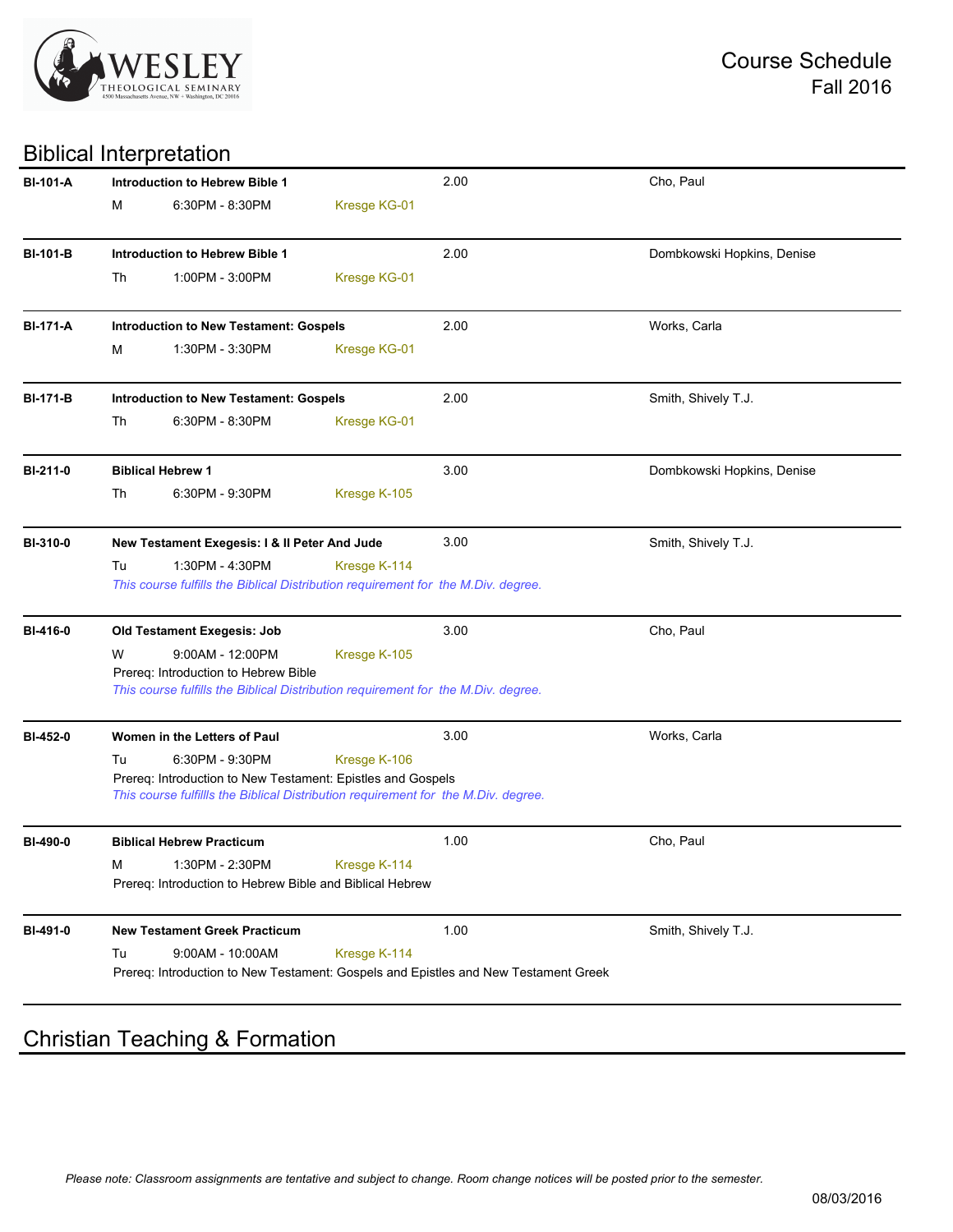

| CF-290-0 | <b>Practices</b><br>F.                                                                                | <b>Cultivating Mental Health Through Spiritual</b><br>6:00PM - 9:00PM                                                                                              | Kresge KG-01 | 2.00                | Strukova, Jana       |  |  |  |  |
|----------|-------------------------------------------------------------------------------------------------------|--------------------------------------------------------------------------------------------------------------------------------------------------------------------|--------------|---------------------|----------------------|--|--|--|--|
|          | Sa                                                                                                    | 9:00AM - 1:30PM<br>This course meets the following weekends: Sept. 9-10, Oct. 7-8, Nov. 4-5 and Dec. 2-4 (alternate days in<br>case of school closure Nov. 11-12). |              |                     |                      |  |  |  |  |
| CF-295-0 |                                                                                                       | History and Ministry of the Deacon                                                                                                                                 |              | 2.00                | Thorpe, Jacqulyn B.  |  |  |  |  |
|          | F.                                                                                                    | 1:00PM - 3:00PM                                                                                                                                                    | Kresge K-114 |                     |                      |  |  |  |  |
|          |                                                                                                       | <b>History of Christianity</b>                                                                                                                                     |              |                     |                      |  |  |  |  |
| CH-101-A | The Church in History: Early Church To<br><b>Reformation</b><br>6:30PM - 9:30PM<br>Kresge KG-01<br>Tu |                                                                                                                                                                    | 3.00         | Harrell, Charles L. |                      |  |  |  |  |
| CH-101-B | The Church in History: Early Church To<br><b>Reformation</b>                                          |                                                                                                                                                                    |              | 3.00                | Danker, Ryan         |  |  |  |  |
|          | Th                                                                                                    | 9:00AM - 12:00PM                                                                                                                                                   | Kresge KG-01 |                     |                      |  |  |  |  |
| CH-212-0 | <b>African American Religious History</b>                                                             |                                                                                                                                                                    |              | 3.00                | Mitchell, Beverly E. |  |  |  |  |
|          | Th                                                                                                    | $9:00AM - 12:00PM$                                                                                                                                                 | Kresge KG-05 |                     |                      |  |  |  |  |
|          |                                                                                                       |                                                                                                                                                                    |              |                     |                      |  |  |  |  |

# Congregational Life & Ministry

| CM-119-0 | <b>Facing the First Pastorate</b>                                                                                                                                                            | 2.00                                                                                                                                                                                                                                                                                                 | Hardman-Cromwell, Youtha C. |  |  |  |
|----------|----------------------------------------------------------------------------------------------------------------------------------------------------------------------------------------------|------------------------------------------------------------------------------------------------------------------------------------------------------------------------------------------------------------------------------------------------------------------------------------------------------|-----------------------------|--|--|--|
|          | 1:00PM - 4:00PM<br>Th                                                                                                                                                                        | Kresge K-106                                                                                                                                                                                                                                                                                         |                             |  |  |  |
|          |                                                                                                                                                                                              | Course will meet the following Thursdays: September 1, 15 and 29, October 6 and 20, November 3 and 17<br>and December 1 and 8 (alternate day in case of school closure, November 10). This course counts<br>toward meeting the Practices of Leadership for Ministry requirement for M.Div. students. |                             |  |  |  |
| CM-137-0 | <b>Church Finances</b>                                                                                                                                                                       | 1.00                                                                                                                                                                                                                                                                                                 | Weems, Lovett H.            |  |  |  |
|          | W<br>10:00AM - 12:00PM                                                                                                                                                                       | Kresge K-106                                                                                                                                                                                                                                                                                         |                             |  |  |  |
|          |                                                                                                                                                                                              | This course will meet the second half of the semester: October 24 - December 16. This course counts<br>toward meeting the Practices of Leadership for Ministry requirement for M.Div. students.                                                                                                      |                             |  |  |  |
| CM-142-0 | <b>Healthy Stewardship in the Local Church</b>                                                                                                                                               | 1.00                                                                                                                                                                                                                                                                                                 | Michel, Ann A.              |  |  |  |
|          | W<br>10:00AM - 12:00PM                                                                                                                                                                       | Trott TG-09                                                                                                                                                                                                                                                                                          |                             |  |  |  |
|          | This course will meet the first half of the semester: August 29 - October 21. This course counts toward<br>meeting the Practices of Leadership for Ministry requirement for M.Div. students. |                                                                                                                                                                                                                                                                                                      |                             |  |  |  |
| CM-150-0 | Leadership & Practices of the Missional Church                                                                                                                                               | 2.00                                                                                                                                                                                                                                                                                                 | Marullo, Sam W.             |  |  |  |
|          | 1:00PM - 3:00PM<br>Th                                                                                                                                                                        | Kresge KG-05<br>This course counts toward meeting the Practices of Leadership for Ministry requirement for M.Div. students.                                                                                                                                                                          |                             |  |  |  |
|          |                                                                                                                                                                                              |                                                                                                                                                                                                                                                                                                      |                             |  |  |  |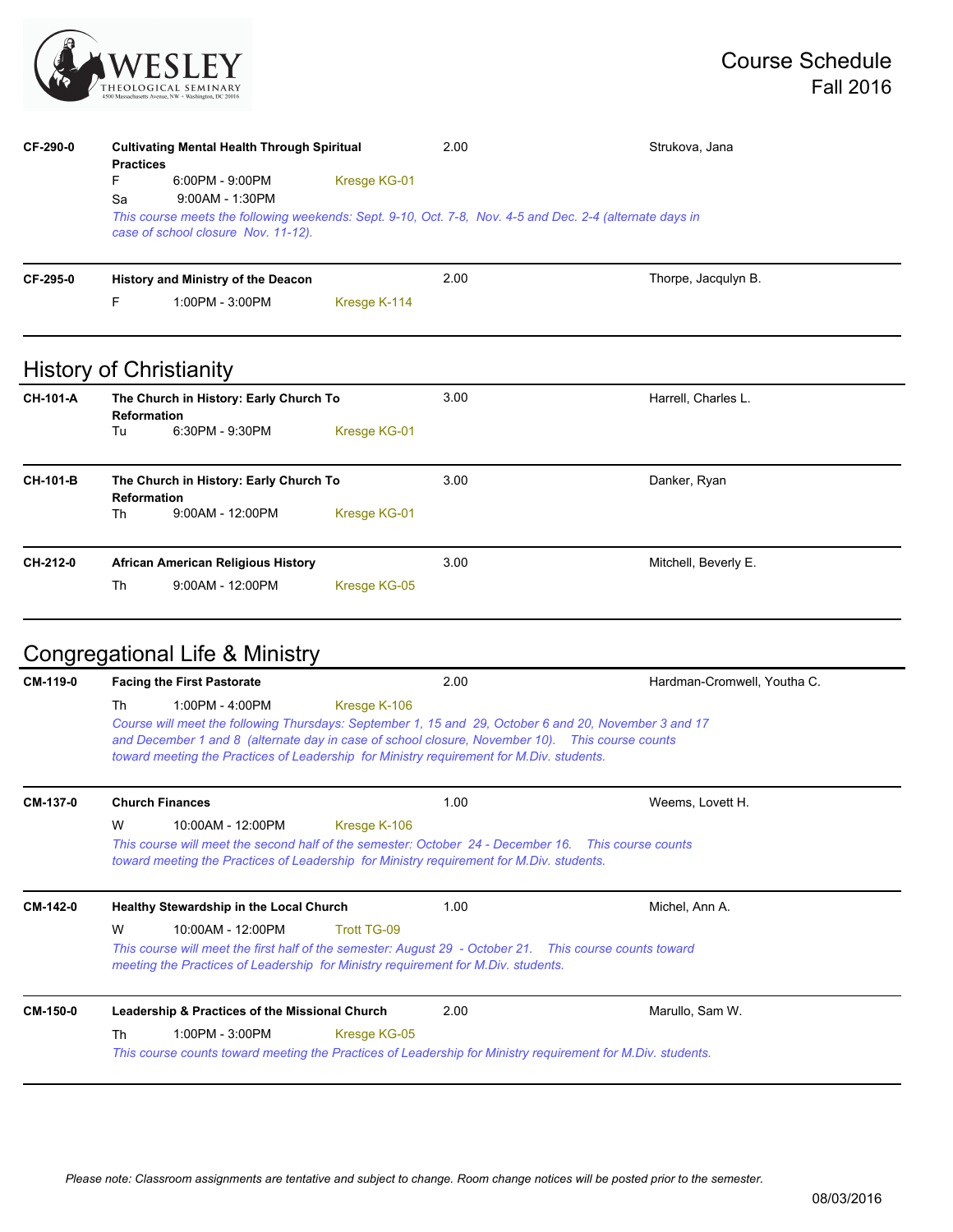

| CM-206-0         | <b>Introduction to Deaf Ministry</b>                                                                                            |                                                                                                               | $2.00 - 3.00$             | Yates, Leo Allen        |  |  |  |  |  |
|------------------|---------------------------------------------------------------------------------------------------------------------------------|---------------------------------------------------------------------------------------------------------------|---------------------------|-------------------------|--|--|--|--|--|
|                  | $9:00AM - 2:00PM$<br>Sa                                                                                                         | Kresge K-114                                                                                                  |                           |                         |  |  |  |  |  |
|                  | school closure, Nov. 5).                                                                                                        | Course will meet the following Saturdays: Sept. 10, 17 and 24, Oct. 8, 22, and 29 (alternate date in clase of |                           |                         |  |  |  |  |  |
|                  |                                                                                                                                 |                                                                                                               |                           |                         |  |  |  |  |  |
| <b>CM-251-OL</b> | Polity of the United Methodist Church                                                                                           | 2.00                                                                                                          | Online                    | Parks, Lewis A.         |  |  |  |  |  |
|                  | Tu<br>8:00AM - 10:00AM<br>This course will be held synchronously Tuesdays 8-10 am via Blackboard. Webcam capabilities required. |                                                                                                               |                           |                         |  |  |  |  |  |
| CM-273-0         | <b>Evangelism and Emerging Generations</b>                                                                                      | 2.00                                                                                                          |                           | Powe, Frederick Douglas |  |  |  |  |  |
|                  | 8:30AM - 10:30AM<br>Tu                                                                                                          | Kresge K-106                                                                                                  |                           |                         |  |  |  |  |  |
| CM-274-0         | <b>Missional Fellows Seminar: I/1</b>                                                                                           | 2.00                                                                                                          | <b>Wesley Dwntwn</b>      | Marullo, Sam W.         |  |  |  |  |  |
|                  | W<br>6:15PM - 8:15PM                                                                                                            |                                                                                                               | Wesley Dwntn @MVS B-103-A |                         |  |  |  |  |  |
| CM-276-0         | <b>Missional Fellows Seminar: 2/1</b>                                                                                           | 2.00                                                                                                          | <b>Wesley Dwntwn</b>      | Marullo, Sam W.         |  |  |  |  |  |
|                  | 6:15PM - 8:15PM<br>W<br>Prereq: CM-275                                                                                          | Wesley Dwntn @MVS B-103-A                                                                                     |                           |                         |  |  |  |  |  |
| CM-278-0         | <b>Missional Fellows Seminar: 3/1</b>                                                                                           | 2.00                                                                                                          | <b>Wesley Dwntwn</b>      | Marullo, Sam W.         |  |  |  |  |  |
|                  | W<br>6:15PM - 8:15PM<br>Prereq: CM-277                                                                                          | Wesley Dwntn @MVS B-103-A                                                                                     |                           |                         |  |  |  |  |  |
| CM-283-0         | <b>Urban Ministry Fellows Seminar: 1/1</b>                                                                                      | 2.00                                                                                                          | <b>Wesley Dwntwn</b>      | Powe, Frederick Douglas |  |  |  |  |  |
|                  | W<br>6:15PM - 8:15PM                                                                                                            | Wesley Dwntn @MVS B-102                                                                                       |                           |                         |  |  |  |  |  |
| CM-285-0         | Urban Ministry Fellows Seminar: 2/1                                                                                             | 2.00                                                                                                          | <b>Wesley Dwntwn</b>      | Powe, Frederick Douglas |  |  |  |  |  |
|                  | 6:15PM - 8:15PM<br>w<br>Prereq: CM-284                                                                                          | Wesley Dwntn @MVS B-102                                                                                       |                           |                         |  |  |  |  |  |
| CM-287-0         | <b>Urban Ministry Fellows Seminar: 3/1</b>                                                                                      | 2.00                                                                                                          | <b>Wesley Dwntwn</b>      | Powe, Frederick Douglas |  |  |  |  |  |
|                  | W<br>6:15PM - 8:15PM<br>Prereg: CM-286                                                                                          | Wesley Dwntn @MVS B-102                                                                                       |                           |                         |  |  |  |  |  |

### Christian Ethics/Sociology

| <b>ES-227-HB</b> | <b>Religion &amp; the American Presidency</b> | 2.00 Hybrid | McCurry, Michael D. |
|------------------|-----------------------------------------------|-------------|---------------------|
|                  |                                               |             |                     |

*Class will meet on Friday, September 2 from 8:30-10:30 a.m. Most classes will be held asynchronously on-line. The mid-term exercise will consist of participation by Skype in an afternoon conference on Saturday, October 8. If students are able to arrange their own transportation to St. Louis, they will have an option of attending in person and attending the presidential debate on October 9. Studen*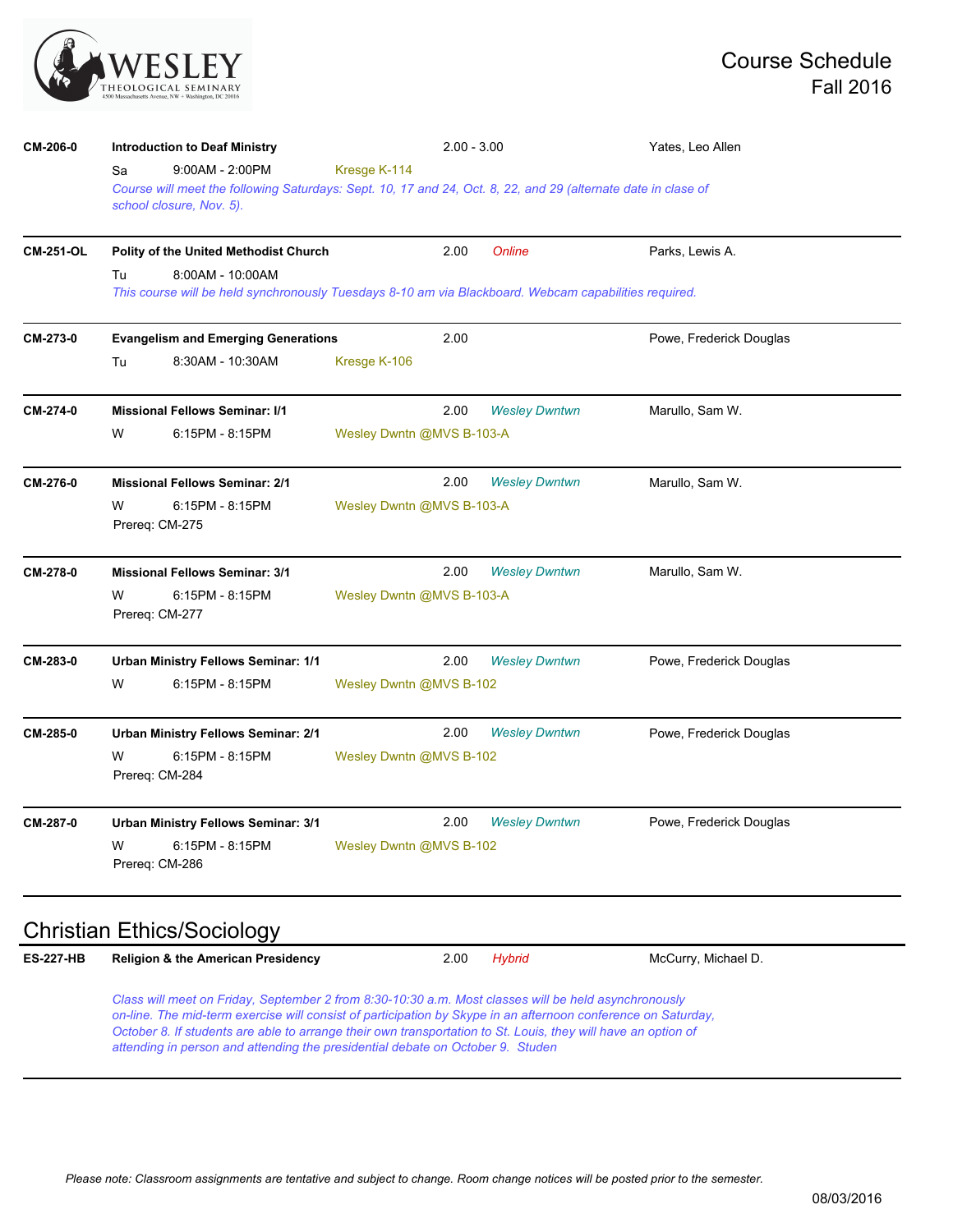

| ES-234-0          | <b>Exploring Sexual Issues in Ministry</b>                                                                     |              | 2.00 | Hardman-Cromwell, Youtha C. |  |  |  |
|-------------------|----------------------------------------------------------------------------------------------------------------|--------------|------|-----------------------------|--|--|--|
|                   | $9:00AM - 4:00PM$<br>Sa                                                                                        | Kresge K-105 |      |                             |  |  |  |
|                   | This course will meet on select Saturdays: September 10 and 24, October 8 and 29 and November 12               |              |      |                             |  |  |  |
|                   | (alternate day in case of school closure, November 19).                                                        |              |      |                             |  |  |  |
| ES-302-0          | <b>Ethical Dimensions of Ministry</b>                                                                          |              | 3.00 | Bush, Joseph E.             |  |  |  |
|                   | 6:30PM - 9:30PM<br>м                                                                                           | Kresge K-105 |      |                             |  |  |  |
|                   | Prereq: Introduction to Hebrew Bible, Introduction to New Testament, The Church in History and                 |              |      |                             |  |  |  |
|                   | Undergraduate Philosophy requirement met<br>This course fulfills the Ethics requirement for the M.Div. degree. |              |      |                             |  |  |  |
|                   |                                                                                                                |              |      |                             |  |  |  |
| ES-303-0          | <b>Sources of Christian Moral Insight</b>                                                                      |              | 3.00 | Elgendy, Rick               |  |  |  |
|                   | $9:00AM - 12:00PM$<br>Th                                                                                       | Kresge K-106 |      |                             |  |  |  |
|                   | Prereq: Introduction to Hebrew Bible, Introduction to New Testament, The Church in History and                 |              |      |                             |  |  |  |
|                   | Undergraduate Philosophy requirement met<br>This course fulfills the Ethics requirement for the M.Div. degree. |              |      |                             |  |  |  |
|                   | Limited Enrollment: 0.                                                                                         |              |      |                             |  |  |  |
| <b>ES-499-HB1</b> | 3.00<br>Religious Freedom Center Newseum Course                                                                |              |      |                             |  |  |  |
|                   | Course will meet at the Newseum Institute and online. See                                                      |              |      |                             |  |  |  |
|                   | http://www.religiousfreedomcenter.org/academics/courses/ for schedule information.                             |              |      |                             |  |  |  |
|                   |                                                                                                                |              |      |                             |  |  |  |
| <b>ES-499-HB2</b> | <b>Religious Freedom Center Newseum Course</b>                                                                 |              | 3.00 |                             |  |  |  |
|                   | Course will meet at the Newseum Institute and online. See                                                      |              |      |                             |  |  |  |
|                   | http://www.religiousfreedomcenter.org/academics/courses/ for schedule information.                             |              |      |                             |  |  |  |
|                   |                                                                                                                |              |      |                             |  |  |  |
| <b>ES-499-HB3</b> | Religious Freedom Center Newseum Course                                                                        |              | 3.00 |                             |  |  |  |
|                   | Course will meet at the Newseum Institute and online. See                                                      |              |      |                             |  |  |  |
|                   | http://www.religiousfreedomcenter.org/academics/courses/ for schedule information.                             |              |      |                             |  |  |  |
|                   |                                                                                                                |              |      |                             |  |  |  |
| <b>ES-499-HB4</b> | 3.00<br><b>Religious Freedom Center Newseum Course</b>                                                         |              |      |                             |  |  |  |
|                   | Course will meet at the Newseum Institute and online. See                                                      |              |      |                             |  |  |  |
|                   | http://www.religiousfreedomcenter.org/academics/courses/ for schedule information.                             |              |      |                             |  |  |  |
|                   |                                                                                                                |              |      |                             |  |  |  |
|                   | Integrated Theological Studies                                                                                 |              |      |                             |  |  |  |
| IS-100-0          | <b>Master of Arts Integrative Seminar</b>                                                                      |              | 1.00 | Mitchell, Beverly E.        |  |  |  |
|                   |                                                                                                                |              |      |                             |  |  |  |
|                   | For students in their last semester of the MA program                                                          |              |      |                             |  |  |  |
|                   |                                                                                                                |              |      |                             |  |  |  |

**IS-205-0 International Student Seminar** 1.00 Santiago, Karen M 10:00AM - 12:00PM Kresge K-114 *This course is required for entering International students on an F1 visa. It will meet every other week starting the first week of classes.*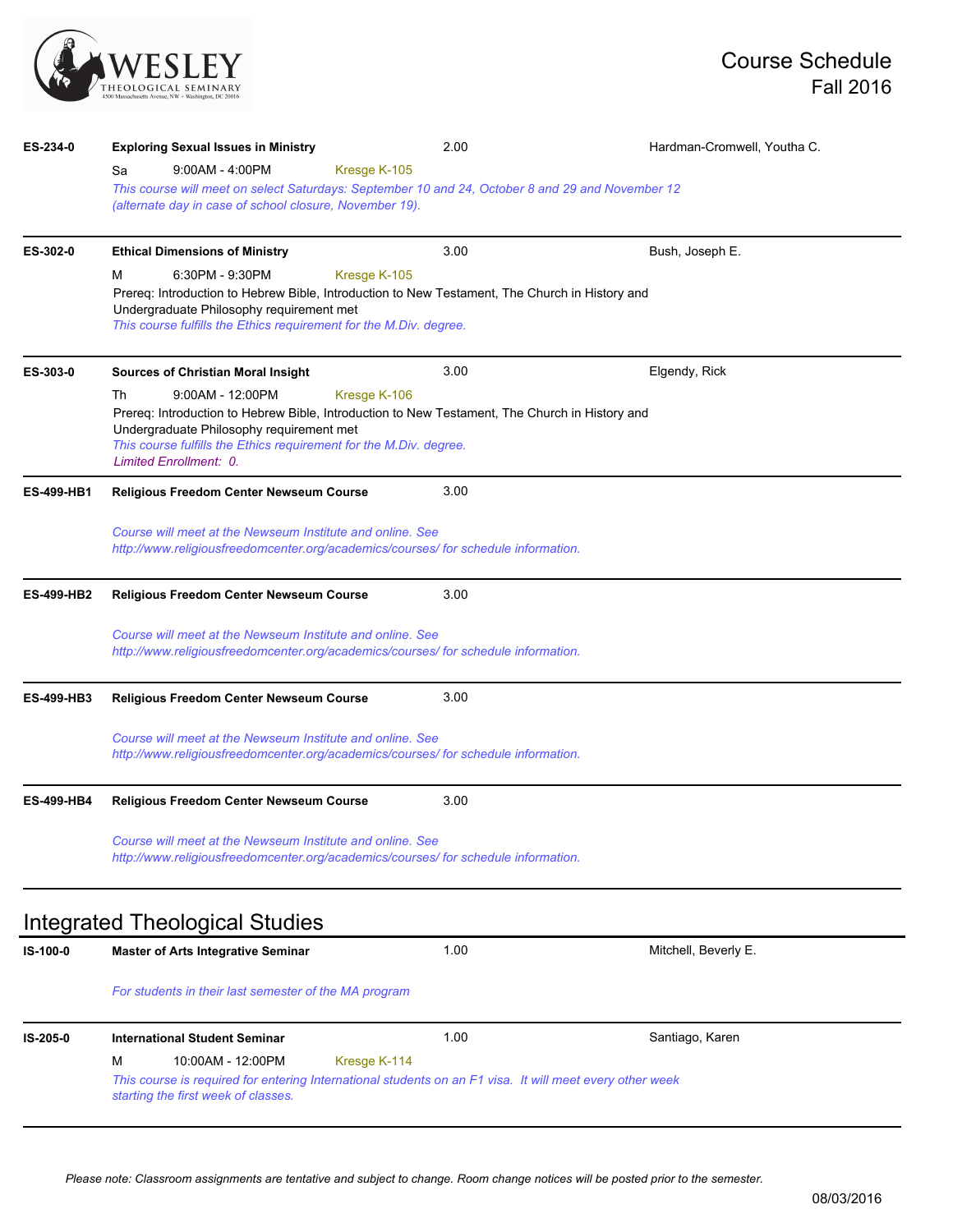

| IS-501-0          | <b>Master of Theological Studies Paper</b>                                                                                                                                                                                                                                                                                                                     |                               | 3.00 |                                         |                                         |
|-------------------|----------------------------------------------------------------------------------------------------------------------------------------------------------------------------------------------------------------------------------------------------------------------------------------------------------------------------------------------------------------|-------------------------------|------|-----------------------------------------|-----------------------------------------|
| IS-502-0          | <b>MTS Thesis Paper Research Module</b>                                                                                                                                                                                                                                                                                                                        |                               | 0.00 |                                         |                                         |
|                   | Practice in Ministry & Mission                                                                                                                                                                                                                                                                                                                                 |                               |      |                                         |                                         |
| <b>MM-101-A</b>   | Spiritual Formation for the Practice of Ministry 1                                                                                                                                                                                                                                                                                                             |                               | 2.00 | <b>Wesley Dwntwn</b>                    | Martin, Robert K.                       |
|                   | W<br>2:00PM - 4:00PM                                                                                                                                                                                                                                                                                                                                           |                               |      | Wesley Dwntn @MVS FellowsRass/Fail Only | Lee, Asa Jerome                         |
| <b>MM-101-B</b>   | Spiritual Formation for the Practice of Ministry 1                                                                                                                                                                                                                                                                                                             |                               | 2.00 | <b>Asbury UMC</b>                       | Martin, Robert K.                       |
|                   | W<br>7:00PM - 9:00PM                                                                                                                                                                                                                                                                                                                                           | <b>Asbury Fellowship Hall</b> |      | Pass/Fail Only                          | Lee, Asa Jerome                         |
| <b>MM-103F-OL</b> | <b>Focus Seminar: Servant Spirituality</b>                                                                                                                                                                                                                                                                                                                     |                               | 1.00 | Online                                  | Martin, Robert K.                       |
|                   | This course is the focus seminar for MM-101. Co-requisite: enrollment in MM-101.                                                                                                                                                                                                                                                                               |                               |      | Pass/Fail Only                          | Marullo, Sam William<br>Lee, Asa Jerome |
|                   | A note on PMM Colloguy groups: Students beginning their first year of Colloguy should register for their preferred meeting time. The PMM<br>Office will determine actual colloquy groups by mid-August. Students beginning their second year of Colloquy must register for the section<br>with the same meeting times as their previous Spring colloquy group. |                               |      |                                         |                                         |
| <b>MM-311-AFT</b> | PMM: Practice in Ministry and Mission Colloquy<br>1/1<br>W<br>1:00PM - 3:00PM<br>Prereq: MM-101 and -102, completion of Ministry and Social Sciences req., and 30 credit hours of total study                                                                                                                                                                  |                               | 1.00 | Pass/Fail Only                          | Bush, Joseph E.                         |
| <b>MM-311-EVE</b> | PMM: Practice in Ministry and Mission Colloquy                                                                                                                                                                                                                                                                                                                 |                               | 1.00 |                                         | Bush, Joseph E.                         |
|                   | 1/1<br>W<br>7:30PM - 9:30PM<br>Prereq: MM-101 and -102, completion of Ministry and Social Sciences req., and 30 credit hours of total study                                                                                                                                                                                                                    |                               |      | Pass/Fail Only                          |                                         |
| <b>MM-313-AFT</b> | PMM: Practice in Ministry and Mission Colloquy<br>2/1<br>W<br>1:00PM - 3:00PM<br>Prereq: MM-312 or MM-347                                                                                                                                                                                                                                                      |                               | 1.00 | Pass/Fail Only                          | Bush, Joseph E.                         |
| <b>MM-313-EVE</b> | PMM: Practice in Ministry and Mission Colloquy<br>2/1<br>W<br>7:30PM - 9:30PM<br>Prereq: MM-312 or MM-347                                                                                                                                                                                                                                                      |                               | 1.00 | Pass/Fail Only                          | Bush, Joseph E.                         |
| MM-321-0          | PMM: Student Pastor Program Seminar 1/1<br>9:15AM - 10:30AM                                                                                                                                                                                                                                                                                                    | Kresge KG-05                  | 1.00 | Pass/Fail Only                          | Bush, Joseph E.                         |
|                   | Tu                                                                                                                                                                                                                                                                                                                                                             |                               |      |                                         |                                         |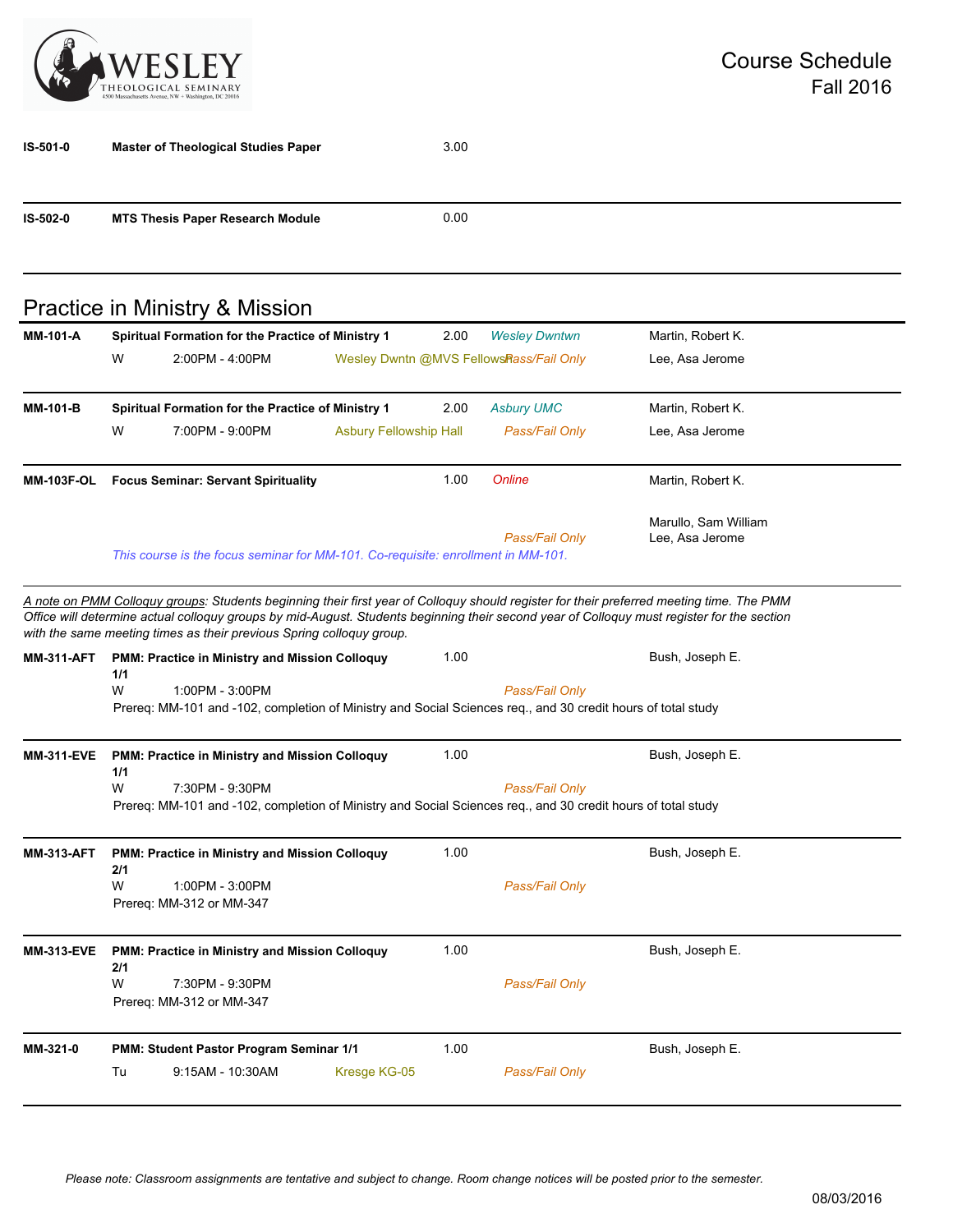

| MM-323-0 | <b>PMM: Student Pastor Program Seminar 2/1</b>                                                               | 1.00           | Bush, Joseph E. |  |  |  |  |
|----------|--------------------------------------------------------------------------------------------------------------|----------------|-----------------|--|--|--|--|
|          | W<br>1:00PM - 3:00PM<br>Prereq: MM-322                                                                       | Pass/Fail Only |                 |  |  |  |  |
| MM-331-0 | Internship in Ministry and Mission 1                                                                         | 2.00           | Bush, Joseph E. |  |  |  |  |
|          | Prereq: MM-101 and -102, completion of Ministry and Social Sciences req., and 30 credit hours of total study | Pass/Fail Only |                 |  |  |  |  |
| MM-350-0 | <b>PMM: Intercultural Immersion</b>                                                                          | 2.00           | Bush, Joseph E. |  |  |  |  |
|          | Pass/Fail Only                                                                                               |                |                 |  |  |  |  |
|          | Prereq: Completion of 30 credit hours.                                                                       |                |                 |  |  |  |  |
|          |                                                                                                              |                |                 |  |  |  |  |

#### Non Credit

| <b>NC-112-0</b> | <b>Foundations of Writing for International Students</b>            |                 |              | 0.00 | Stewart, Raedorah |
|-----------------|---------------------------------------------------------------------|-----------------|--------------|------|-------------------|
|                 | W                                                                   | 3:30PM - 5:30PM | Kresge K-114 |      |                   |
|                 | This course is strongly recommended for new international students. |                 |              |      |                   |

## Pastoral Care & Counseling

| <b>Counseling Skills for Pastoral Ministry</b>  |                    |                          | 3.00                                           | Johnson, Cedric C.  |
|-------------------------------------------------|--------------------|--------------------------|------------------------------------------------|---------------------|
| Tu                                              | 6:30PM - 9:30PM    | Kresge K-105             |                                                |                     |
|                                                 |                    |                          | 3.00                                           | Comstock, Joanne P. |
| W                                               | $9:00AM - 12:00PM$ | Kresge KG-05             |                                                |                     |
| <b>Pastoral Care and Counseling in Contexts</b> |                    |                          | 3.00                                           | Koppel, Michael S.  |
| Tu                                              | 1:30PM - 4:30PM    | Kresge K-106             |                                                |                     |
| <b>Couples and Family Counseling</b>            |                    | 2.00                     | Johnson, Cedric C.                             |                     |
| Tu                                              | 1:30PM - 3:30PM    | Kresge KG-05             |                                                |                     |
|                                                 |                    | Prereg: PC-101 or PC-111 | <b>Counseling Skills for Pastoral Ministry</b> |                     |

# Preaching and Worship

| PW-101-0 | <b>Foundations of Christian Worship</b>    |                                                                           | 2.00         | Sokolove, Deborah      |  |
|----------|--------------------------------------------|---------------------------------------------------------------------------|--------------|------------------------|--|
|          | W                                          | 10:00AM - 12:00PM<br>Additional optional focus seminar available: PW-102. | Kresge KG-01 |                        |  |
| PW-102-0 | <b>Focus Seminar: Sacraments UM Church</b> |                                                                           | 1.00         | Campbell, Gina Gilland |  |
|          | м                                          | 1:30PM - 2:30PM<br>This course is the focus seminar for PW-101.           |              |                        |  |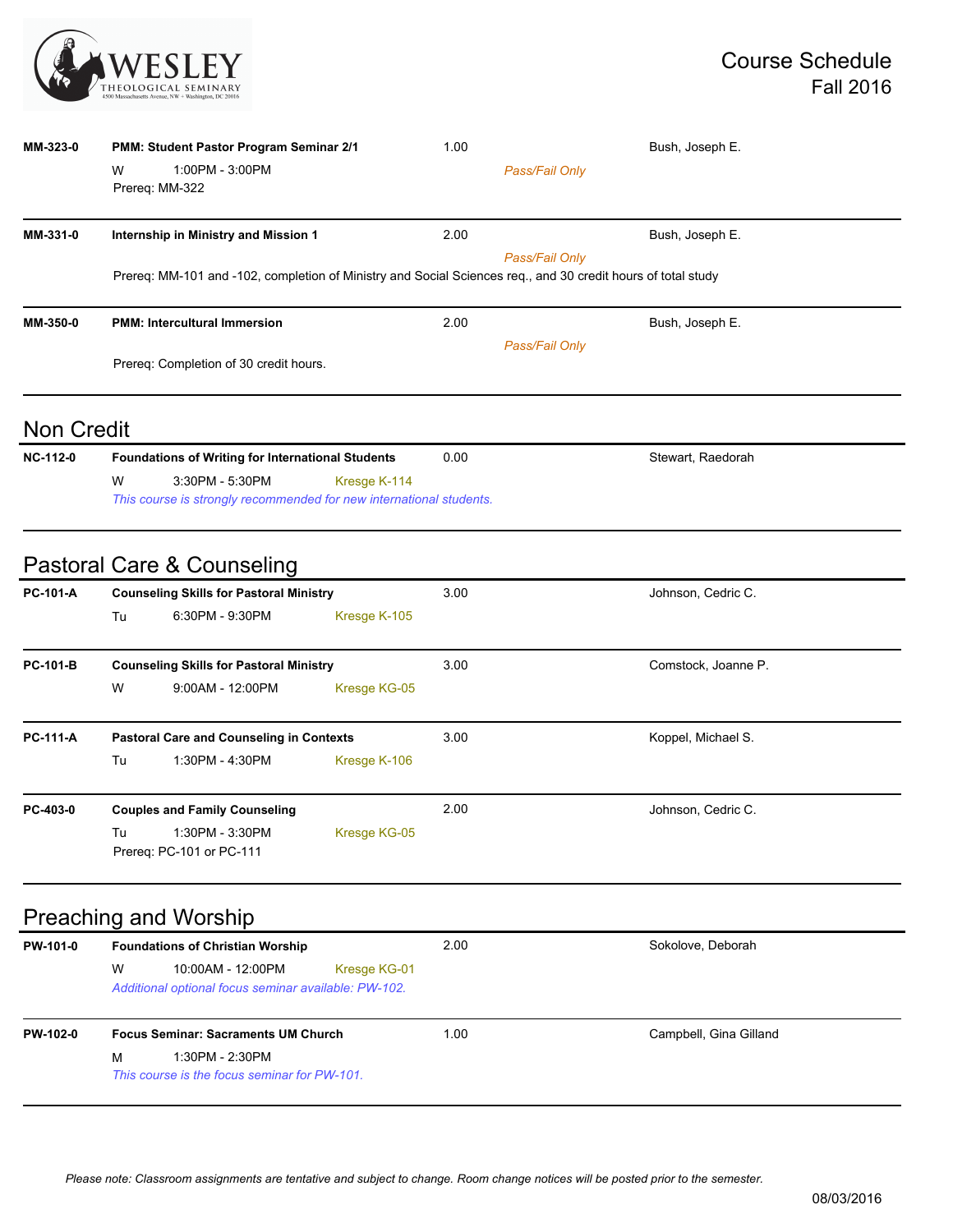

| PW-125-0         | <b>Foundations of Preaching</b>                                                                                                                                                                                                                                                                 |                                                     |                                                | 2.00          |                   | Hogan, Lucy Lind         |  |
|------------------|-------------------------------------------------------------------------------------------------------------------------------------------------------------------------------------------------------------------------------------------------------------------------------------------------|-----------------------------------------------------|------------------------------------------------|---------------|-------------------|--------------------------|--|
|                  | W                                                                                                                                                                                                                                                                                               | 7:30PM - 9:30PM                                     | Kresge KG-01                                   |               |                   |                          |  |
| PW-305-0         | Liturgics/Preaching: Weddings, Funerals, Special<br><b>Occasions</b>                                                                                                                                                                                                                            |                                                     |                                                | 2.00          |                   | Hogan, Lucy Lind         |  |
|                  | Th                                                                                                                                                                                                                                                                                              | 1:00PM - 3:00PM                                     | Trott T-102 Oxnam Chapel<br>Trott TG-12        |               |                   |                          |  |
|                  | Th<br>1:00PM - 3:00PM<br>This course counts toward meeting the Preaching & Worship requirement for the M.Div. degree.<br>Limited Enrollment: 0.                                                                                                                                                 |                                                     |                                                |               |                   |                          |  |
| <b>PW-312-HB</b> | Sacramental Theology & Worship Leadership                                                                                                                                                                                                                                                       |                                                     | 3.00                                           | <b>Hybrid</b> | Stamps, Robert J. |                          |  |
|                  | Sa<br>$9:00AM - 4:00PM$<br>Kresge KG-05<br>This hybride practicum course will meet the following Saturdays: Sept. 17, Oct. 15 and Nov. 19 (alternate<br>day in case of school closure, Dec. 2). This course counts toward meeting the Preaching & Worship<br>requirement for the M.Div. degree. |                                                     |                                                |               |                   |                          |  |
| <b>PW-340-A</b>  |                                                                                                                                                                                                                                                                                                 | <b>Preaching Practicum</b>                          |                                                | 2.00          |                   | Sayers, Elizabeth Amanda |  |
|                  |                                                                                                                                                                                                                                                                                                 |                                                     |                                                |               |                   |                          |  |
|                  | м                                                                                                                                                                                                                                                                                               | 6:30PM - 8:30PM                                     | Trott T-102 Oxnam Chapel<br>Trott TG-12        |               |                   |                          |  |
|                  | M                                                                                                                                                                                                                                                                                               | 6:30PM - 8:30PM<br>Prereg: Foundations of Preaching |                                                |               |                   |                          |  |
| <b>PW-340-B</b>  |                                                                                                                                                                                                                                                                                                 | <b>Preaching Practicum</b>                          |                                                | 2.00          |                   | Campbell, Gina Gilland   |  |
|                  | Tu                                                                                                                                                                                                                                                                                              | 1:30PM - 3:30PM<br>Prereq: Foundations of Preaching |                                                |               |                   |                          |  |
|                  |                                                                                                                                                                                                                                                                                                 | Preaching and Worship in the Black Tradition        |                                                | 3.00          |                   | Miles, Veronice          |  |
| PW-373-0         | Th                                                                                                                                                                                                                                                                                              | 6:30PM - 9:30PM                                     | Trott T-102 Oxnam Chapel<br><b>Trott TG-12</b> |               |                   |                          |  |

| RA-120-0 | Making It Real: Art, Symbol, and Ritual                       |                                                                                                         |                                                | 2.00                | Sokolove, Deborah   |  |  |
|----------|---------------------------------------------------------------|---------------------------------------------------------------------------------------------------------|------------------------------------------------|---------------------|---------------------|--|--|
|          | M                                                             | 1:30PM - 3:30PM<br>This course fulfills the Religion & the Arts requirement for M.Div students.         | Kresge KG-05                                   |                     |                     |  |  |
| RA-130-0 | <b>Chapel Choir</b>                                           |                                                                                                         |                                                | 1.00                | Guenther, Eileen M. |  |  |
|          | M                                                             | 4:30PM - 6:00PM                                                                                         | Trott T-102 Oxnam Chapel<br><b>Trott TG-09</b> |                     |                     |  |  |
|          | Tu                                                            | 10:30AM - 12:00PM<br>This course counts toward the Religion & the Arts requirement for M. Div students. |                                                |                     |                     |  |  |
| RA-136-0 | Songs of Zion: Spirituals in the Life of The<br><b>Church</b> |                                                                                                         | 2.00                                           | Guenther, Eileen M. |                     |  |  |
|          | Th                                                            | $6:30PM - 8:30PM$                                                                                       | <b>Trott TG-09</b>                             |                     |                     |  |  |
|          |                                                               | This course fulfills the Religion & the Arts requirement for M.Div students.                            |                                                |                     |                     |  |  |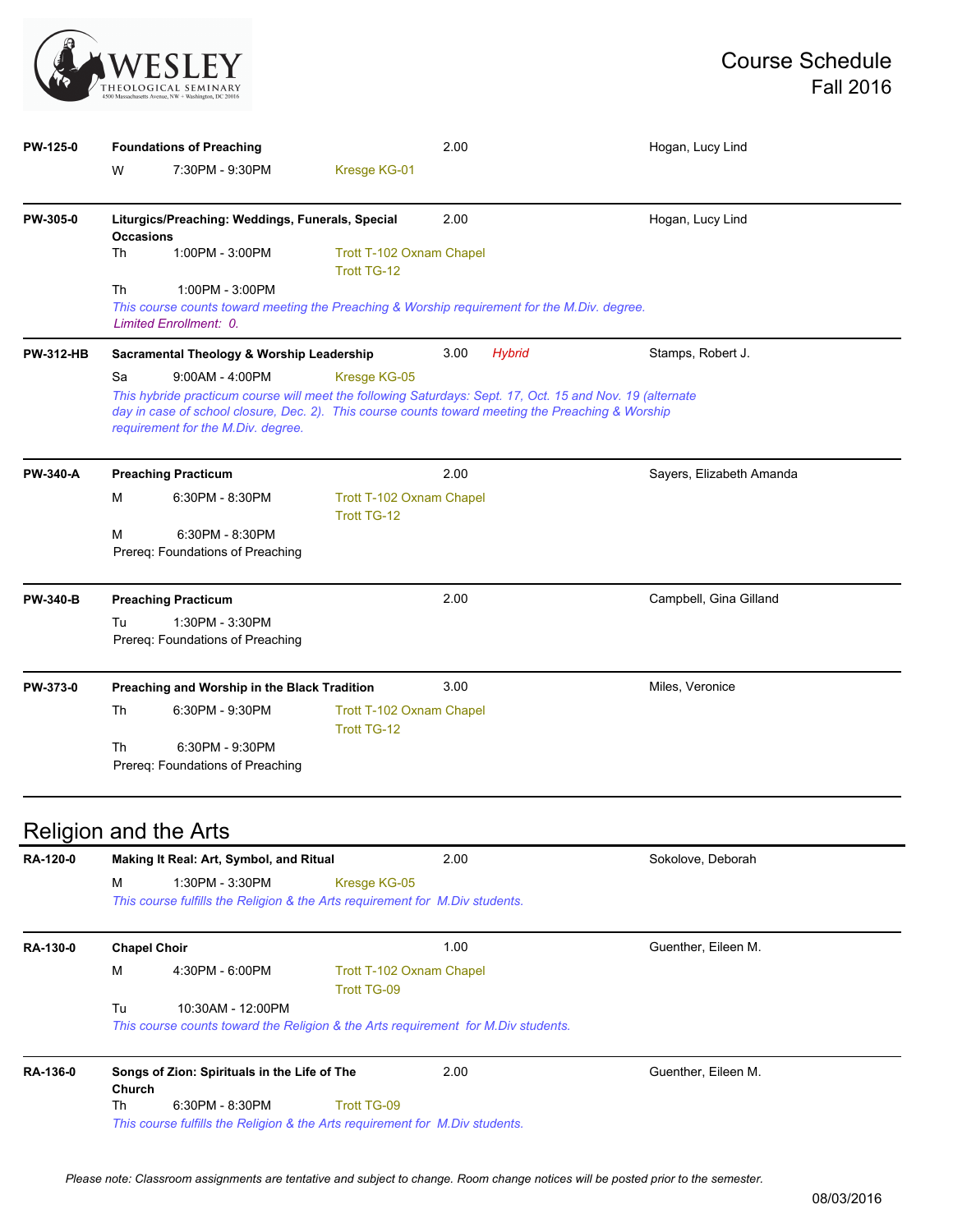

| RA-173-0        | Performing Scripture Bibliodrama                                                                                                                                                                                                                                                                                                                                                                                                                             | 2.00                                                                                                                                                                                                                                                                                                                                                                                                           | Radosevic, Tracy A.      |  |  |  |  |  |
|-----------------|--------------------------------------------------------------------------------------------------------------------------------------------------------------------------------------------------------------------------------------------------------------------------------------------------------------------------------------------------------------------------------------------------------------------------------------------------------------|----------------------------------------------------------------------------------------------------------------------------------------------------------------------------------------------------------------------------------------------------------------------------------------------------------------------------------------------------------------------------------------------------------------|--------------------------|--|--|--|--|--|
|                 | 6:30PM - 8:30PM<br>Tu<br>This course fulfills the Religion & the Arts requirement for M.Div students.                                                                                                                                                                                                                                                                                                                                                        | Kresge K-101 Elderdice Hall                                                                                                                                                                                                                                                                                                                                                                                    |                          |  |  |  |  |  |
| RA-178-0        | Drama for Ministry: Improvisation and<br><b>Bibliodrama</b><br>9:00AM - 1:30PM<br>Sa                                                                                                                                                                                                                                                                                                                                                                         | 2.00<br><b>Trott TG-09</b>                                                                                                                                                                                                                                                                                                                                                                                     | Cole Smith, Cynthia Lisa |  |  |  |  |  |
|                 | This course will meet on select Saturdays: Sept. 3 (9-noon), Oct. 1, 8, 22 and 29, Nov. 5 and 12 (alternate<br>day in case of school closure, Nov. 19). This course fulfills the Religion & the Arts requirement for M.Div<br>students.                                                                                                                                                                                                                      |                                                                                                                                                                                                                                                                                                                                                                                                                |                          |  |  |  |  |  |
| RA-255-0        | <b>Embodied Theology: Shaping Tranformative</b><br><b>Liturgical Dance</b><br>м<br>6:30PM - 8:30PM                                                                                                                                                                                                                                                                                                                                                           | 2.00<br>Kresge K-101 Elderdice Hall                                                                                                                                                                                                                                                                                                                                                                            | Hoover, Josetta Roxanne  |  |  |  |  |  |
| <b>RA-295-A</b> | <b>Arts Pract: Monoprint-Woodcut</b>                                                                                                                                                                                                                                                                                                                                                                                                                         | 1.00                                                                                                                                                                                                                                                                                                                                                                                                           | Mohammed, Stacy          |  |  |  |  |  |
|                 | Tu<br>1:30PM - 3:30PM                                                                                                                                                                                                                                                                                                                                                                                                                                        | Kresge KG-06 Art Studio<br>Pass/Fail Only                                                                                                                                                                                                                                                                                                                                                                      |                          |  |  |  |  |  |
|                 |                                                                                                                                                                                                                                                                                                                                                                                                                                                              | Creating monoprints and woodcut prints from our images as a means of understanding what we have seen<br>and drawn. As part of our studio discipline we will consider sight and creativity as theological acts,<br>discussing selected passages from scripture and excerpts as from the writings of artists and theologians,<br>developing an individual vision through a series of thematic work. \$50 lab fee |                          |  |  |  |  |  |
| <b>RA-295-B</b> | Arts Practicum: 3D Worship Art                                                                                                                                                                                                                                                                                                                                                                                                                               | 1.00                                                                                                                                                                                                                                                                                                                                                                                                           | Artist-In-Residence,     |  |  |  |  |  |
|                 | Th<br>10:00AM - 12:00PM<br>Kresge KG-06 Art Studio<br>Pass/Fail Only<br>Sculpture can enhance the worship experience, through intimate and personal interactions as well as<br>through the transformation of an entire space. This course introduces a variety of sculptural media and<br>techniques, including wire sculpture, textiles, and found object installations in order to explore the role of<br>three-dimensional forms in worship. \$50 lab fee |                                                                                                                                                                                                                                                                                                                                                                                                                |                          |  |  |  |  |  |
|                 |                                                                                                                                                                                                                                                                                                                                                                                                                                                              |                                                                                                                                                                                                                                                                                                                                                                                                                |                          |  |  |  |  |  |
|                 | Arts Pract: Weaving the Word                                                                                                                                                                                                                                                                                                                                                                                                                                 | 1.00                                                                                                                                                                                                                                                                                                                                                                                                           | Kapikian, Catherine A.   |  |  |  |  |  |
| <b>RA-295-C</b> | Th<br>$1:00PM - 3:00PM$                                                                                                                                                                                                                                                                                                                                                                                                                                      | Kresge KG-06 Art Studio<br>Pass/Fail Only                                                                                                                                                                                                                                                                                                                                                                      |                          |  |  |  |  |  |
|                 | gifts like bookmarks, etc. \$50 lab fee                                                                                                                                                                                                                                                                                                                                                                                                                      | Learn basic tapestry weaving techniques on handmade pipe looms. Engage in exercises promoting design<br>skills useful in imagining symbols. Combine learnings to create Christmas ornaments, chrismons, or small                                                                                                                                                                                               |                          |  |  |  |  |  |
|                 | <b>Systematic Theology</b>                                                                                                                                                                                                                                                                                                                                                                                                                                   |                                                                                                                                                                                                                                                                                                                                                                                                                |                          |  |  |  |  |  |
| ST-181-0        | <b>Philosophical Backgrounds</b>                                                                                                                                                                                                                                                                                                                                                                                                                             | 3.00                                                                                                                                                                                                                                                                                                                                                                                                           | Mitchell, Beverly E.     |  |  |  |  |  |
|                 | 1:30PM - 4:30PM<br>м                                                                                                                                                                                                                                                                                                                                                                                                                                         | Kresge K-105                                                                                                                                                                                                                                                                                                                                                                                                   |                          |  |  |  |  |  |
|                 | philosophy course.                                                                                                                                                                                                                                                                                                                                                                                                                                           | This course fulfills the undergraduate philosophy requirement for M.Div. students missing an undergraduate                                                                                                                                                                                                                                                                                                     |                          |  |  |  |  |  |
| ST-200-0        | <b>Foundations of Public Theology</b>                                                                                                                                                                                                                                                                                                                                                                                                                        | 3.00                                                                                                                                                                                                                                                                                                                                                                                                           | Elgendy, Rick            |  |  |  |  |  |
|                 | W<br>6:30PM - 9:30PM                                                                                                                                                                                                                                                                                                                                                                                                                                         | Kresge KG-05                                                                                                                                                                                                                                                                                                                                                                                                   |                          |  |  |  |  |  |
| ST-243-0        | The Art of Toni Morrison and the Problem Of<br><b>Theodicy</b>                                                                                                                                                                                                                                                                                                                                                                                               | 3.00                                                                                                                                                                                                                                                                                                                                                                                                           | Young, Josiah U.         |  |  |  |  |  |